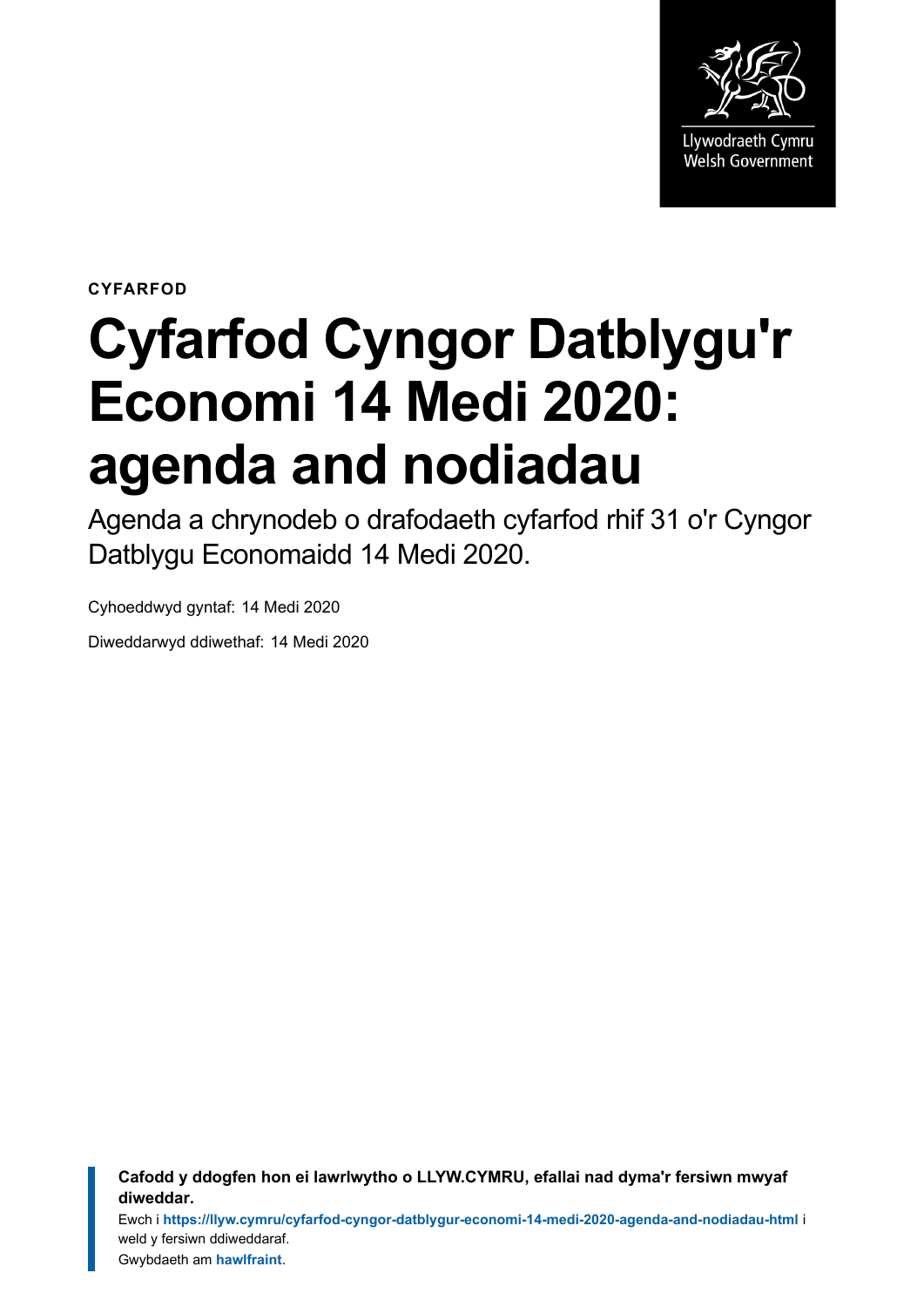### **Cynnwys**

| <b>Agenda</b>                                                                                          |
|--------------------------------------------------------------------------------------------------------|
| <b>Attendees</b>                                                                                       |
| <b>Officials</b>                                                                                       |
| <b>Apologies</b>                                                                                       |
| Item 1: Minister's Introduction and Update (Minister for Economy,<br><b>Transport and North Wales)</b> |
| Item 2: Economic reconstruction and recovery strategy (John Watkins)                                   |
| Item 3: Economic Resilience Fund (ERF) - Duncan Hamer / Emma Watkins                                   |
| Item 4: Local Containment/Lockdown - METNW                                                             |
| <b>Item 5: Any Other Business</b>                                                                      |
| <b>End</b>                                                                                             |

### <span id="page-1-0"></span>**Agenda**

11:00 to 11:10 Item 1: Minister's introduction and update

11:10 to 11:45 Item 2: Economic reconstruction recovery strategy (John Watkins)

11:45 to 12:15 Item 3: ERF (Duncan Hamer / Emma Watkins)

12:15 to 12:25 Item 4: Local containment/lockdown (METNW)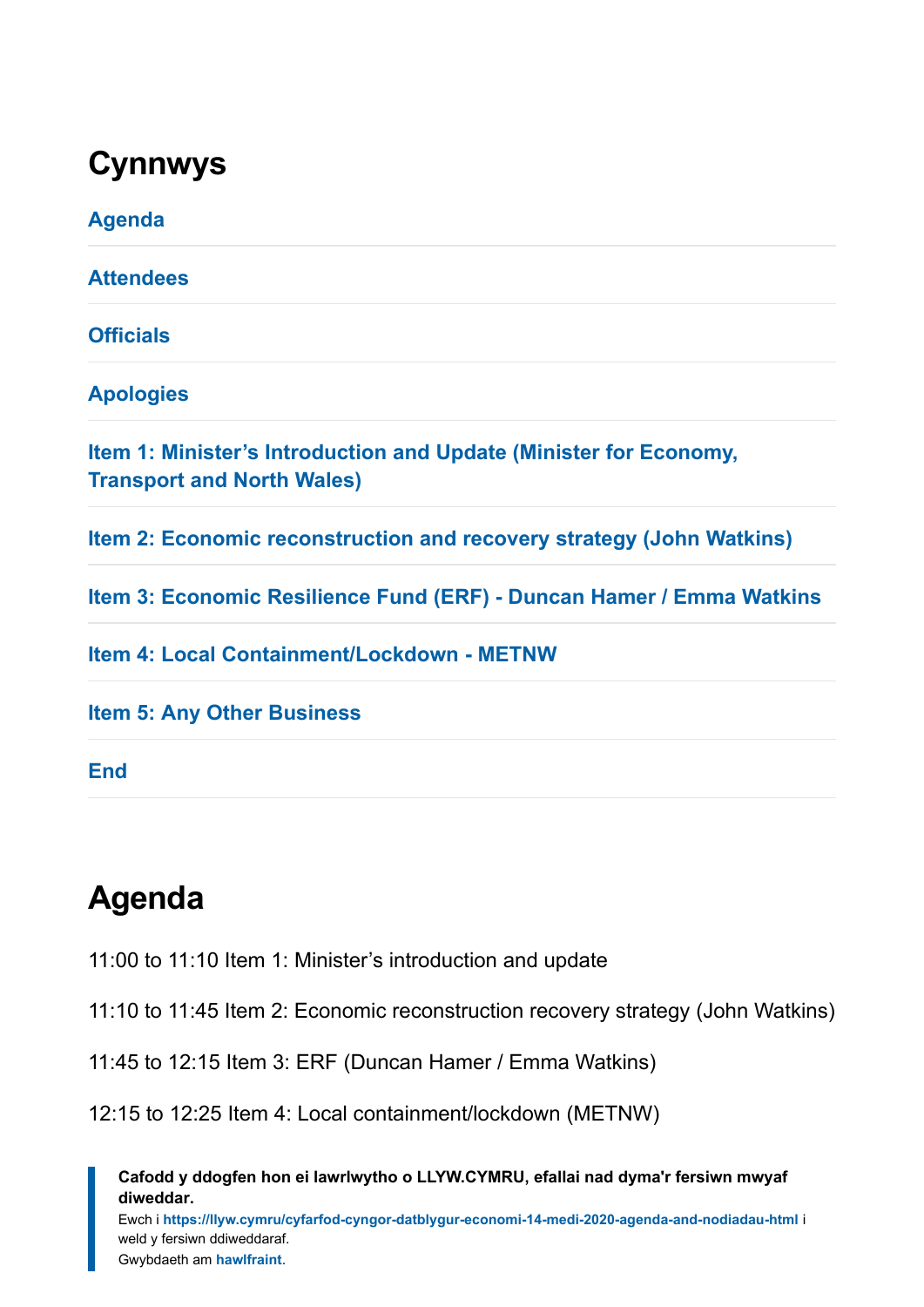### <span id="page-2-0"></span>**Attendees**

| <b>Name</b>                                 | Organisation                                       |
|---------------------------------------------|----------------------------------------------------|
| Ken Skates MS (METNW)                       | Minister for Economy, Transport and North<br>Wales |
| Joe Allen                                   | <b>Wales TUC</b>                                   |
| <b>Ben Cottam</b>                           | <b>FSB</b>                                         |
| <b>Jonathan Davies</b>                      | The Law Society                                    |
| Rhian Edwards (in place of Derek<br>Walker) | Wales Co-Op                                        |
| Ifan Glyn                                   | <b>Federation of Master Builders</b>               |
| <b>Mark Harris</b>                          | <b>Home Builders Federation</b>                    |
| Peter Hughes                                | Unite the Union                                    |
| Leighton Jenkins                            | <b>CBI</b>                                         |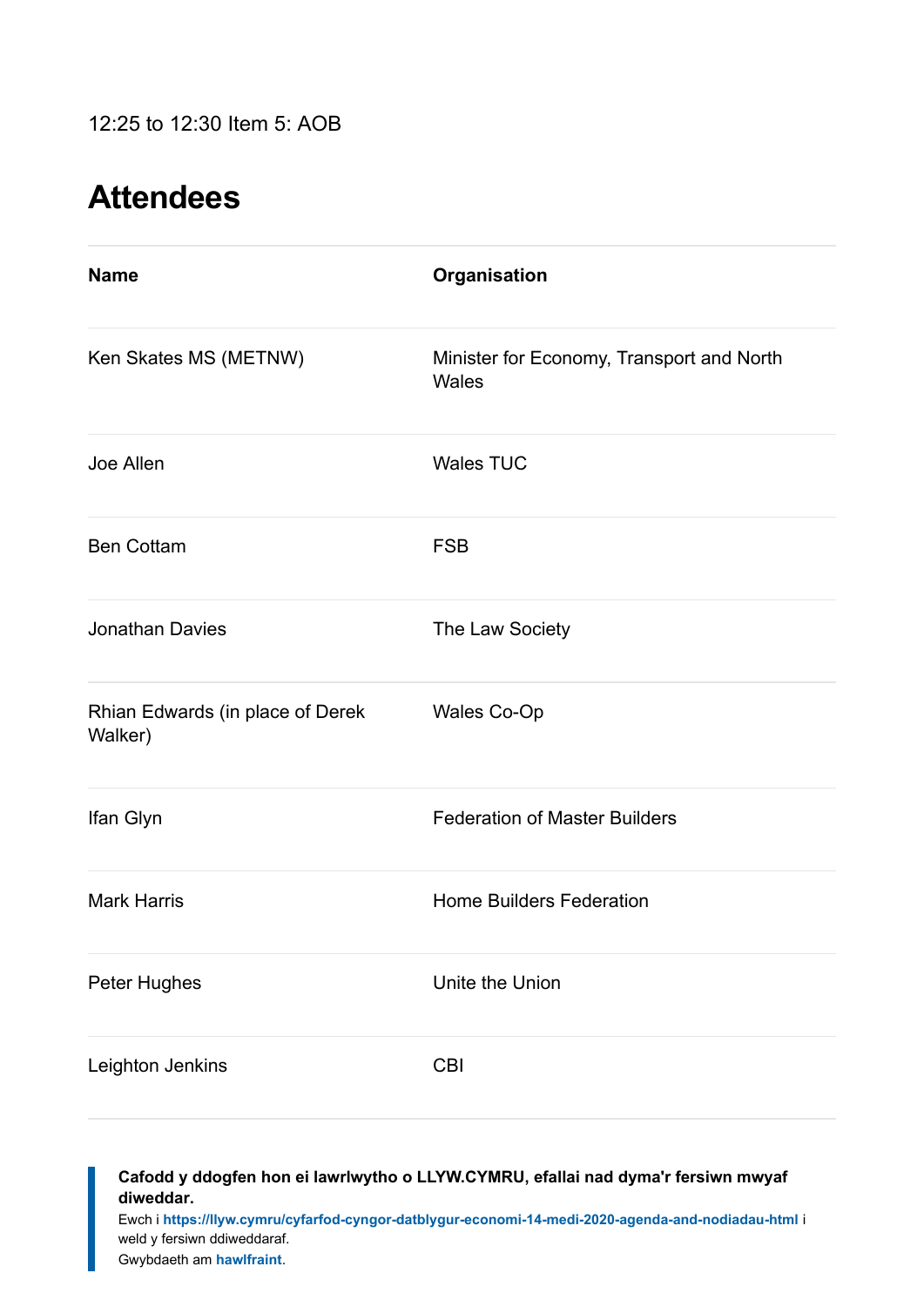| Sara Jones                    | <b>British Retail Consortium</b> |
|-------------------------------|----------------------------------|
| <b>Robert Lloyd Griffiths</b> | <b>IoD</b>                       |
| <b>Chris Nott</b>             | Capital Law                      |
| <b>Lloyd Powell</b>           | <b>ACCA Cymru/Wales</b>          |
| lan Price                     | <b>CBI</b>                       |
| <b>Paul Slevin</b>            | South Wales Chamber              |
| Mags Simpson                  | FTA / Logistics UK               |
| Shavanah Taj                  | <b>Wales TUC</b>                 |
| Paul Slevin                   | South Wales Chamber of Commerce  |
| Nisreen Mansour               | <b>Wales TUC</b>                 |
| <b>Huw Thomas</b>             | <b>NFU</b>                       |
| <b>Rhys Williams</b>          | Road Haulage Association (RHA)   |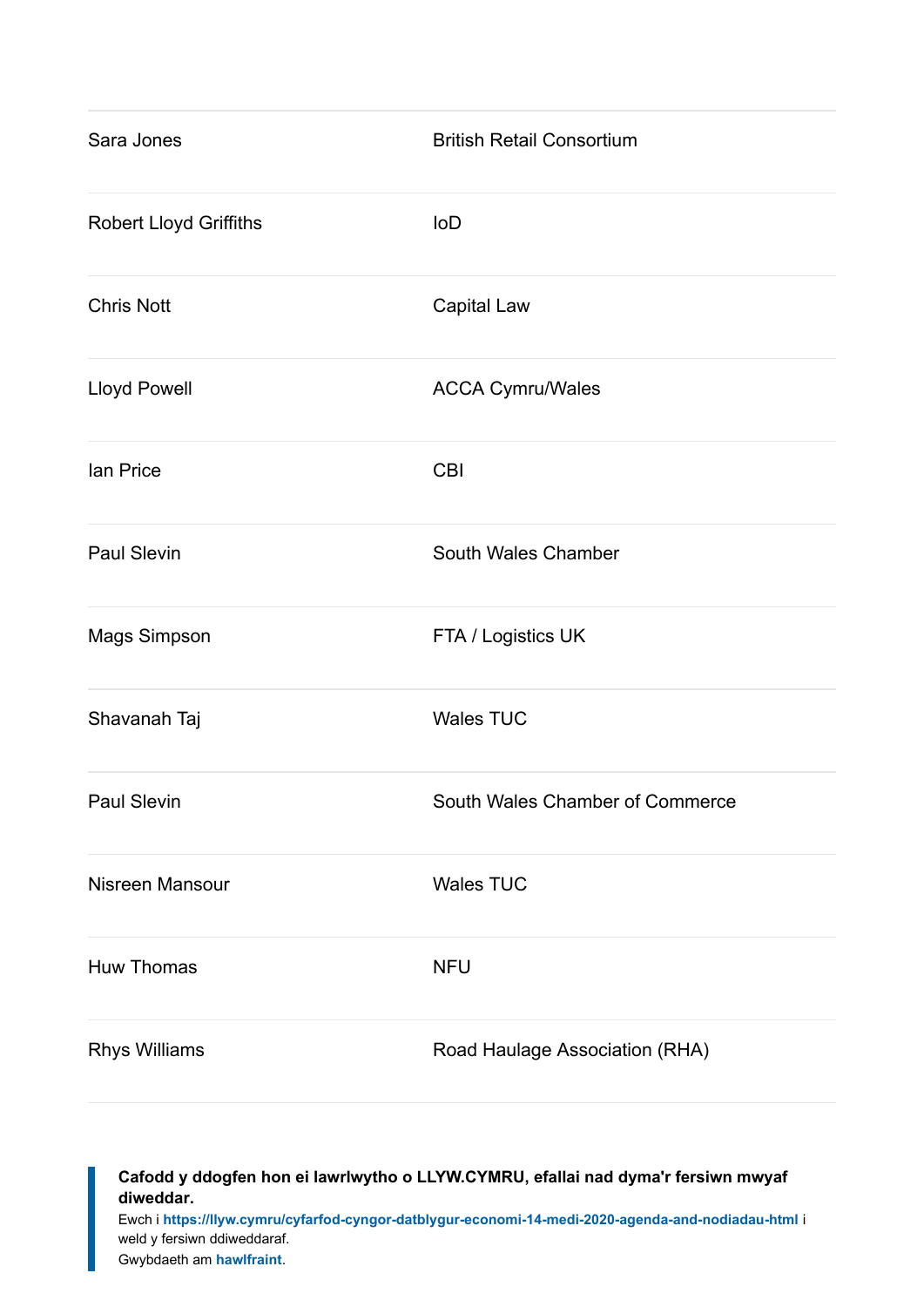| <b>Martin Warren</b> | <b>ICAEW</b>     |
|----------------------|------------------|
| Sir Adrian Webb      | <b>MAB Chair</b> |

### <span id="page-4-0"></span>**Officials**

Emma Watkins, Duncan Hamer, John Watkins, Gethin While, Claire McDonald, Stephen Layne, Nigel Keane, Karen Dascombe, Rhiannon Perkins; Zenny **Saunders** 

## <span id="page-4-1"></span>**Apologies**

Ruth Brady: GMB

Sally Gilson: Logistics UK

Julie-Ann Haines: Principality Building Society

Derek Walker: Wales Co-Op.

### <span id="page-4-2"></span>**Item 1: Minister's Introduction and Update (Minister for Economy, Transport and North Wales)**

#### METNW:

Welcomed everyone to the meeting and thanked attendees for their continued engagement during uncertain times. He also welcomed Rhian Edwards, Wales Coop standing in for Derek Walker.

The Minister talked about the economic harm the pandemic has already caused,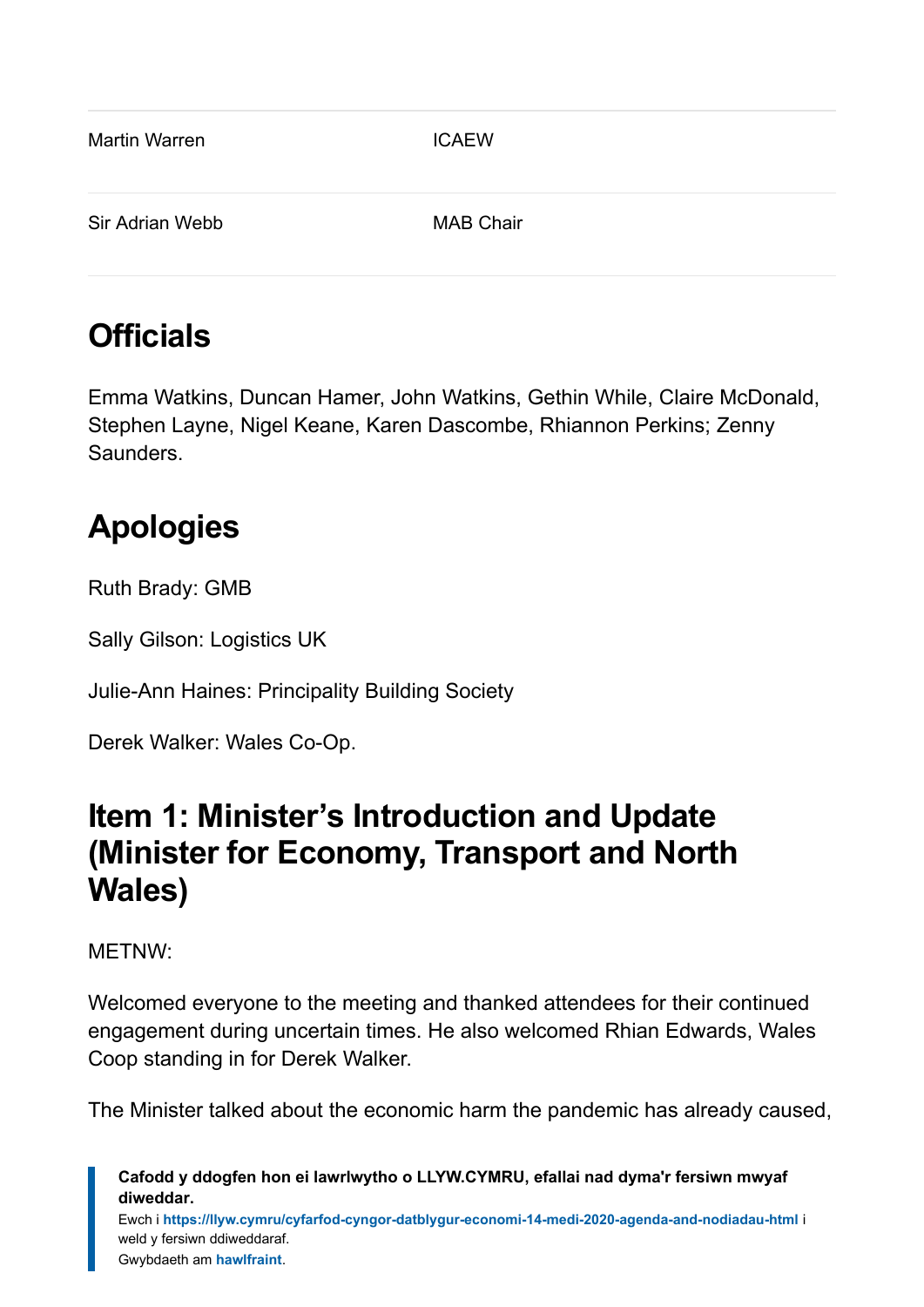Wales was in the deepest recession in living memory, with the labour market yet to see the worst impacts once the UK Government's furlough scheme comes to an end. Welsh Government (WG) was pressing the UK Government (UKG) to extend the scheme. Unemployment was a major concern. The Economic Resilience Fund (ERF) may have helped many people avoid unemployment. Labour market statistics will be released tomorrow, these will will show the significant numbers of those unemployed.

The Minister said that in recent days there were restrictions introduced at both a local and national level to help control the virus. He noted the added problem of UK leaving the EU without a comprehensive trade deal, which would be deeply damaging in normal circumstances. Wales would receive only £12.5 million – not the extra

£500 million - in new revenue consequentials as a direct result of the Chancellor's Summer Economic Statement and no additional capital funding.

WG was calling upon the UKG for further support. The WG has shaped ERF to complement the support from UK government. Any stimulus package from UKG must allow the WG to be flexible in how we support recovery, e.g. switch capital to revenue. Using its levers, the WG wanted to stabilise the economy as much as it could and public services provided and also invest in economy reconstruction.

A Comprehensive Spending Review would be carried out in the autumn. WG Ministers would undertake further discussions with UK counterparts with regard to stimulus package and would press that UKG's commitment to 'not a penny less'. Wales has levers such as Development Bank for Wales and Business Wales and a strong collaboration with social partners...

METNW:

• thanked CfED members for engagement and their ideas.

**Cafodd y ddogfen hon ei lawrlwytho o LLYW.CYMRU, efallai nad dyma'r fersiwn mwyaf diweddar.**

Ewch i **<https://llyw.cymru/cyfarfod-cyngor-datblygur-economi-14-medi-2020-agenda-and-nodiadau-html>** i weld y fersiwn ddiweddaraf.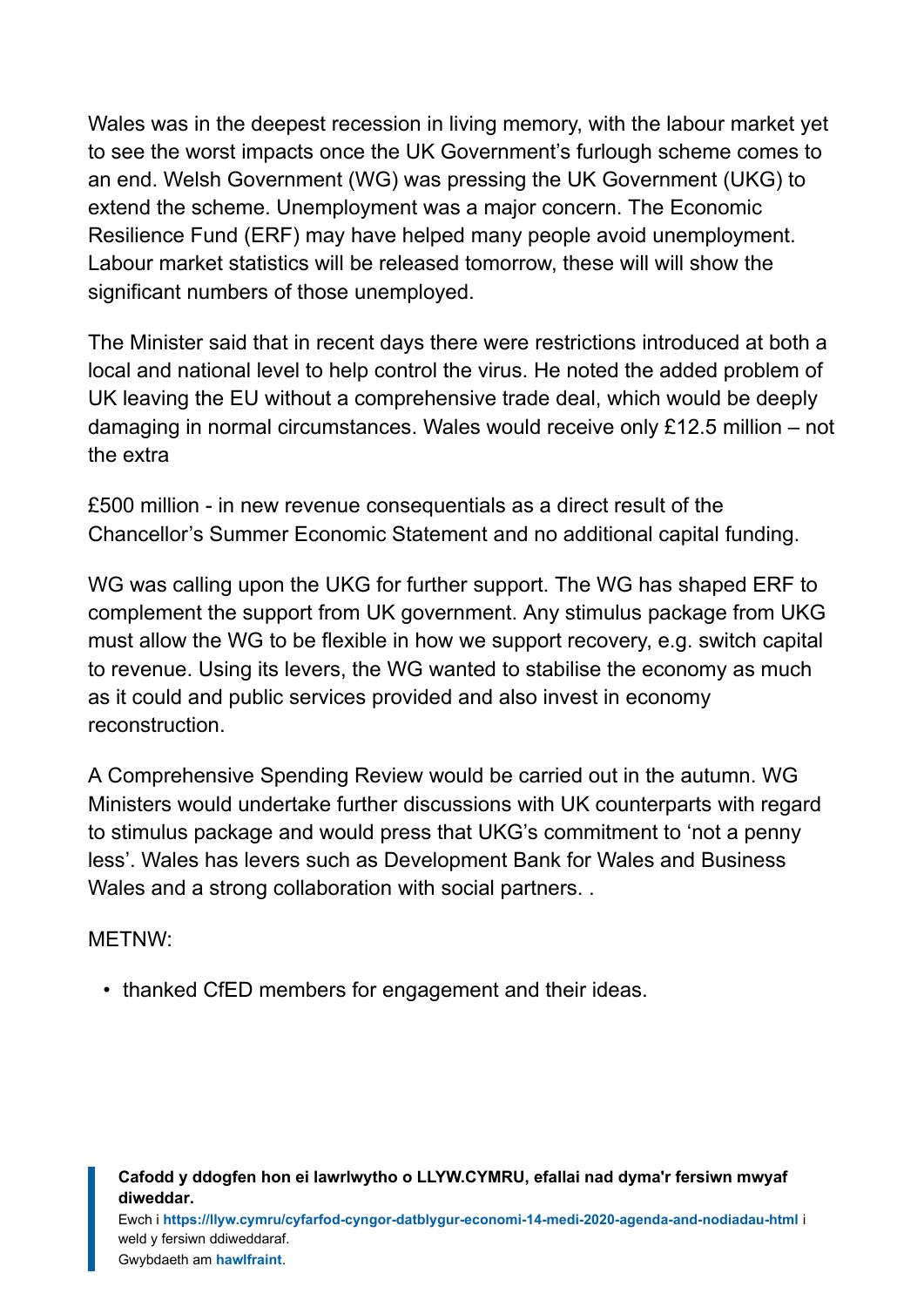### <span id="page-6-0"></span>**Item 2: Economic reconstruction and recovery strategy (John Watkins)**

John Watkins (JW):

• Explained the content of his paper on Economic Reconstruction and Recovery Strategy.

#### METNW:

• Invited comments and questions.

#### Shavanah Taj:

• Welcomed the paper and asked for a summary on place and green and also requested that recommendations from BAME COVID subgroup and young people values are reflected in the pyramid. It was important that the Fair work commission work was reflected in recovery. There should be an investment focus on green and digital economies.

Adrian Webb:

• Strong measures identifying what a good job means rather than just a job was needed. Underline that focus is about how far the economy underpin/ facilitate wellbeing. He said that the quality of local spaces has become much more important since COVID-19.

Ian Price (IP):

• Agreed with Shavanah Taj and Adrian Webb, we need to be clear about what would be measured and how. He also stated that the challenge was businesses not looking too far ahead. He added that it was a challenging time and we need to be looking a long way into the future equally, yet businesses are still in survival mode.

Action: IP to share views and questions on Economic Reconstruction Recovery Strategy with JW.

**Cafodd y ddogfen hon ei lawrlwytho o LLYW.CYMRU, efallai nad dyma'r fersiwn mwyaf diweddar.**

Ewch i **<https://llyw.cymru/cyfarfod-cyngor-datblygur-economi-14-medi-2020-agenda-and-nodiadau-html>** i weld y fersiwn ddiweddaraf.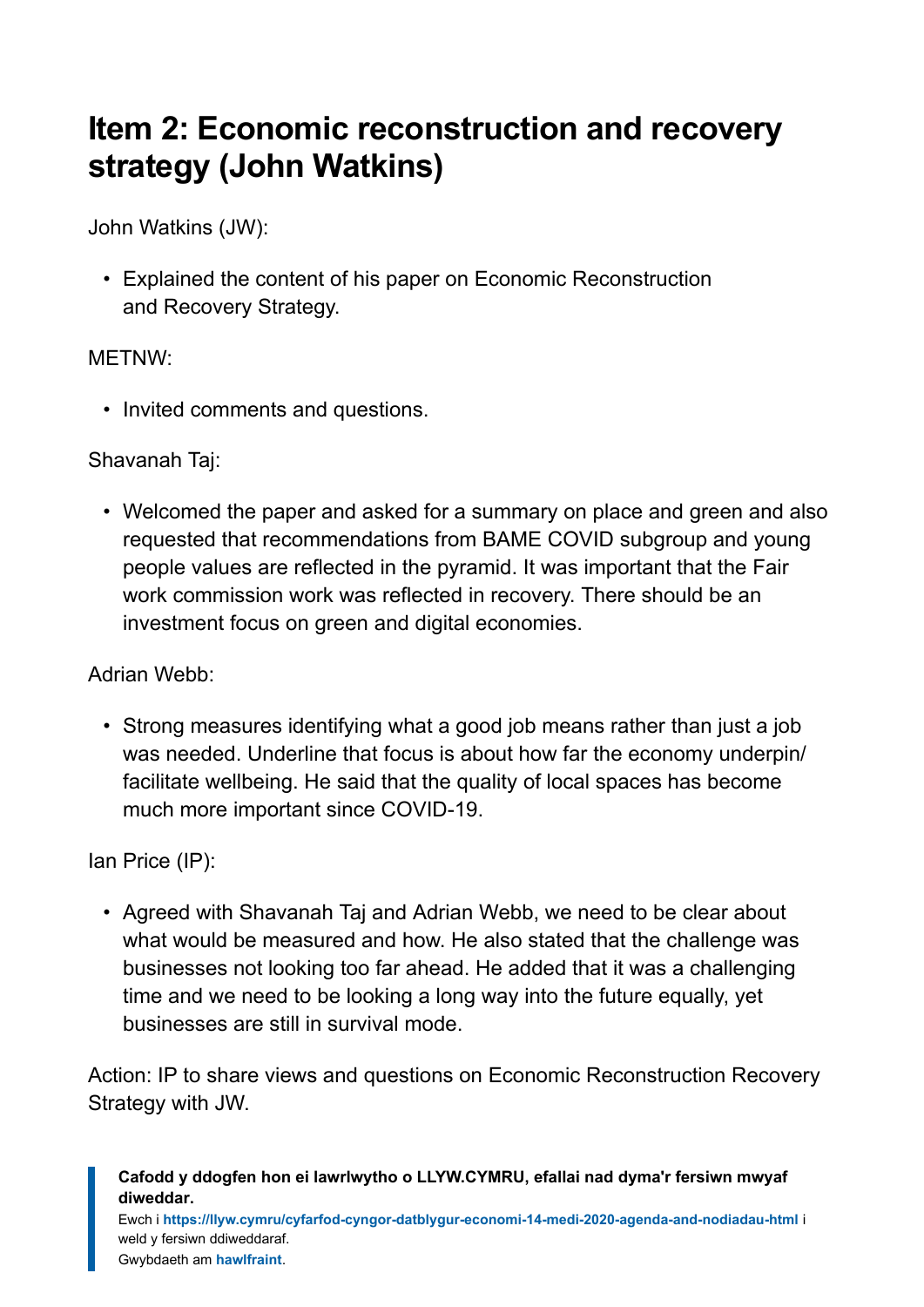#### Ben Cottam:

• Agreed with Ian Price about business bandwidth. The point at a higher level was how we communicate with organisations about what the concept of a wellbeing economy would be and the themes within it. Whatever model comes out of the Strategy then businesses must feel that they have codesigned it, rather than it has been done to them.

#### METNW:

• Stated that the BAME report will be considered and acted on. WG is working with the Department for Work and Pensions (DWP) and was engaged with Kickstart programme. He agreed that fair and just growth is important, fair work increases confidence. Careers Wales has produced a good report that highlights emerging sectors for growth.

#### Chris Nott:

• Stated that a lot of policy development around the 'What' has been done. It would be good to see the 'how' being developed in parallel. Agreement was needed on direction and what recovery looked like. He also commented that it was great to see government and social partnerships collaborating.

### Paul Slevin:

• Said EAP refresh can deliver pace and energy solutions to industry. The pace and energy and different way of operating should be maintained. He went on that Economic Reconstruction Recovery Strategy paper doesn't demonstrate the pace and energy we saw in April/May. This needs to show more pace.

#### METNW:

• Agreed, not to get too bogged down in processes. Any further comments or concerns can be emailed to officials.

There were no further comments on this paper.

**Cafodd y ddogfen hon ei lawrlwytho o LLYW.CYMRU, efallai nad dyma'r fersiwn mwyaf diweddar.**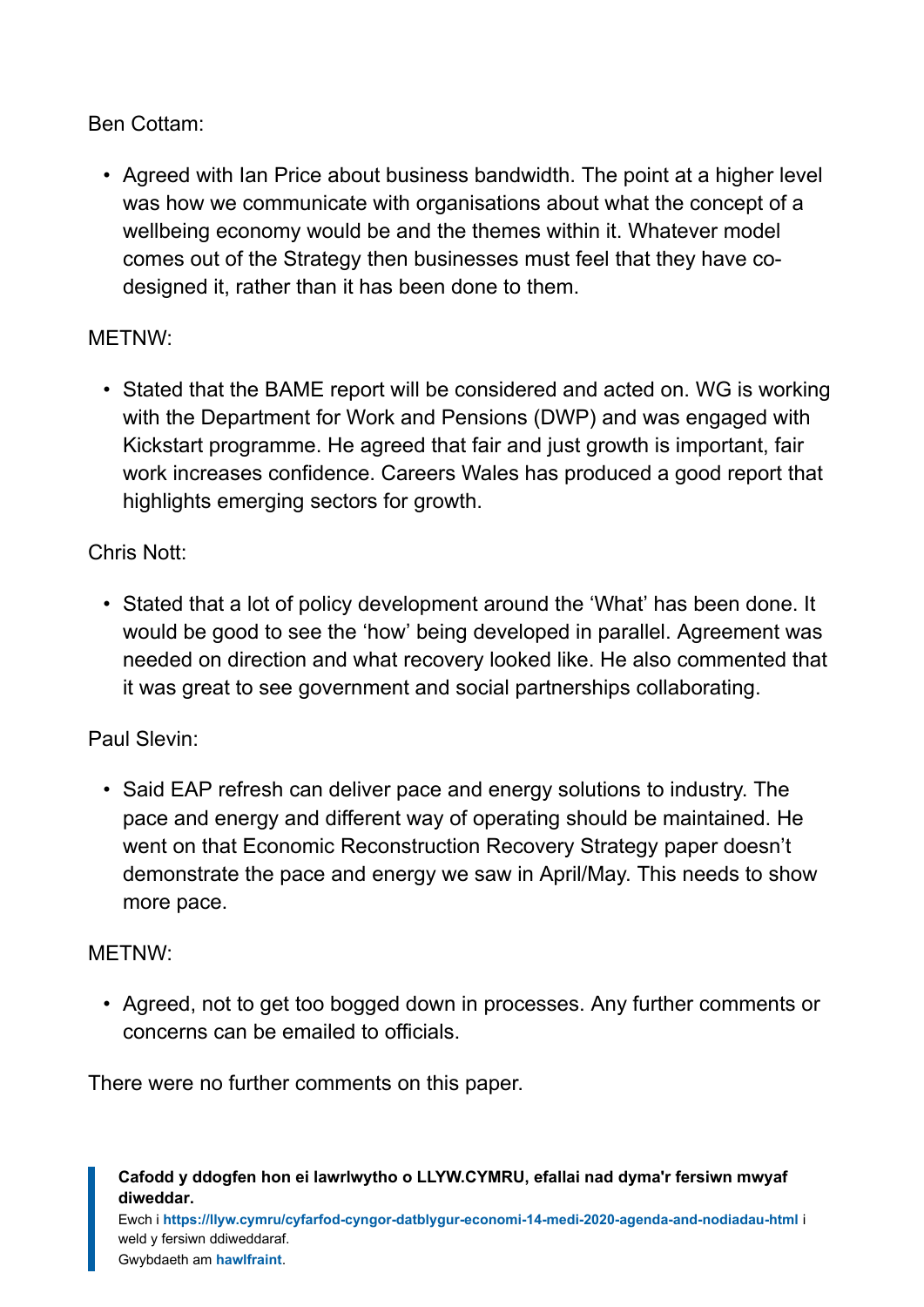### <span id="page-8-0"></span>**Item 3: Economic Resilience Fund (ERF) - Duncan Hamer / Emma Watkins**

Duncan Hamer:

• During phases 1 and 2 ERF £300 million funding has supported 15,000 business in Wales, approximately saving 150,000 jobs that otherwise may have been lost.

Emma Watkins:

• Said that ERF 3 was genuine policy in development in its early stages, sharing in spirit of collaboration and co-production. Phase 3 has been in development over the summer, building on success of Phase 1 and Phase 2. The economic impact of COVID-19 was moving feast and as many have indicated we have issues of recovery, lockdown, ongoing issues in BREXIT. Over the summer, officials continued to develop options and as with Phases 1 and 2, Phase 3 eligibility would be based on clear economic analysis. Important that our interventions support, Economic Action Plan, Economic contract. Considerations were given to sector impacts, the shape of the labour market, EU Brexit as well as UKG interventions Officials are considering whether there should there be funding for local lockdowns. Our regional partners, such as local authorities and regional teams, were vital in development of this thinking.

Duncan Hamer:

• Shared a presentation on the ERF phase 3 options in detail. Applications would be open between Oct and Nov 2020. Turnaround time on ERF to 5 working days – a lot developed in a short period of time. We have a set of discussions over the next few weeks, METNW 29th September, triage checker open 5th October

#### METNW:

• The ERF has been hugely successful and thanks officials working through

**Cafodd y ddogfen hon ei lawrlwytho o LLYW.CYMRU, efallai nad dyma'r fersiwn mwyaf diweddar.**

Ewch i **<https://llyw.cymru/cyfarfod-cyngor-datblygur-economi-14-medi-2020-agenda-and-nodiadau-html>** i weld y fersiwn ddiweddaraf.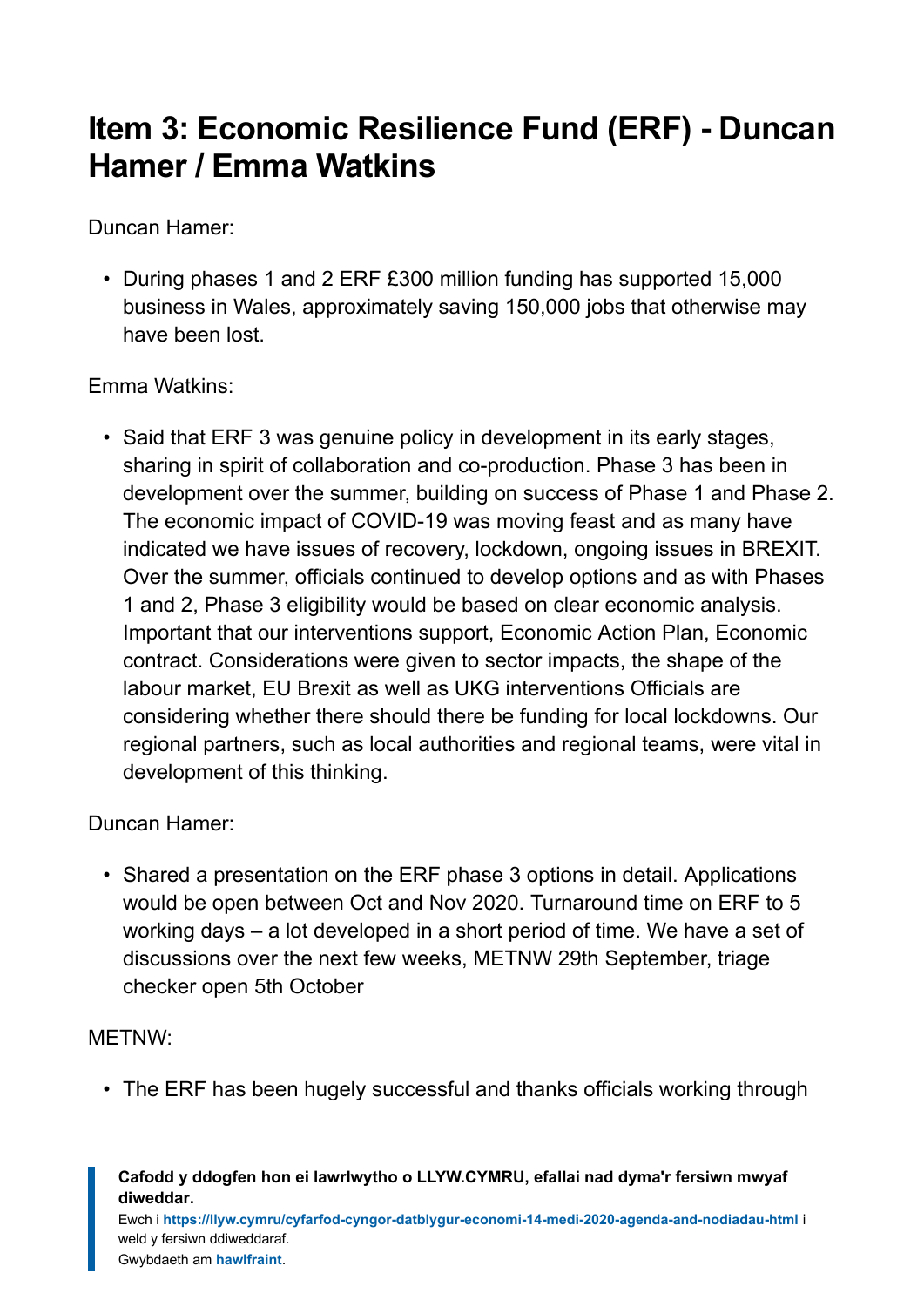the summer on 3rd phase.

Ben Cottam:

• Thanked Emma and officials for work on Phase 1 and 2 of ERF. The timescale had been challenging. The notion of a business development grant is sensible. He asked how pulling the messaging together about a well-being economy for recovery when presenting ERF Phase 3 to businesses was an opportunity. There needs to be pressure on UK Govt, including pressure to support the self- employed community. He said that overall he was pleased with WG's approach to supporting business.

Ian Price:

• Concurred with FSB and gave huge credit to officials who have worked really hard. He will email his thoughts on this and the Recovery to Officials.

Action: CBI to share further comments on Economic Reconstruction Recovery Strategy paper and views on Phase 3 ERF with the Minister/Officials.

Robert Lloyd Griffiths:

• Thanked officials for their hard work. A Business Wales board meeting was held last week, outcomes and views would be fed in. He said that the diagnostic tool on the Business Wales website was good.

Sara Jones:

• Questioned whether the WG is considering other economy boosting measures aimed at the consumer, such as the Eat Out to Help Out scheme. The possibility of a cliff edge faced by businesses when NDR relief ends in April 2020 is a huge challenge for the retail sector.

METNW :

• Stated that colleagues in CST are considering consumer based interventions and those businesses who will continue to face pressure, such as closed industries. He encouraged anyone with further views to share them via

**Cafodd y ddogfen hon ei lawrlwytho o LLYW.CYMRU, efallai nad dyma'r fersiwn mwyaf diweddar.**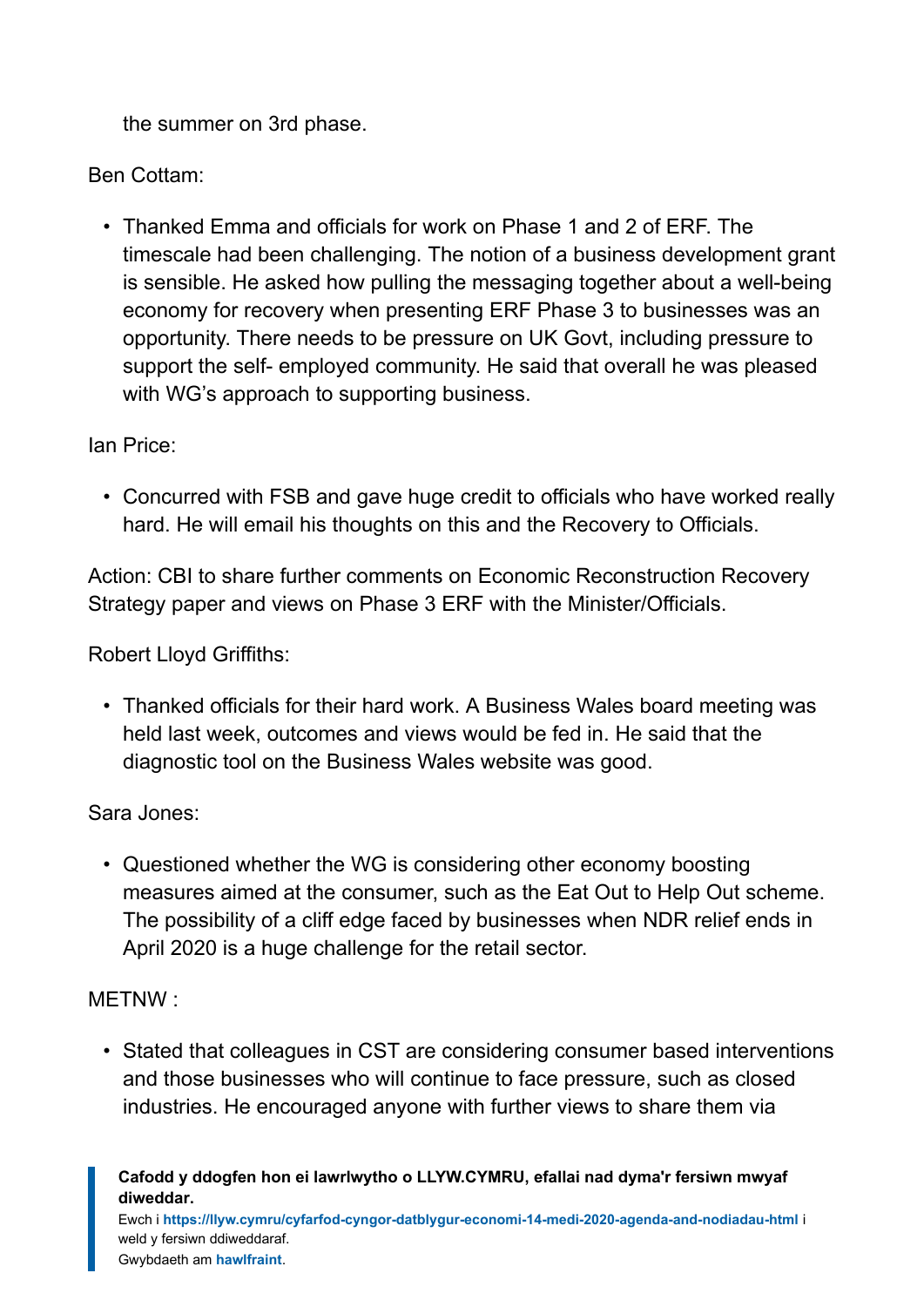email.

### <span id="page-10-0"></span>**Item 4: Local Containment/Lockdown - METNW**

#### METNW:

• Said that all would be aware as of today face coverings become mandatory in indoor public places such as shops due to the increase of COVID-19 cases across Wales. There have been exemptions for people who cannot wear face coverings for health or medical reasons. All evidence shows that the virus is spreading in domestic dwellings for most parts. FAQs and other information has been published online. FSB have been really helpful in gathering intelligence on those lessons learnt on lockdown in places like Leicester and Aberdeen.

#### Ben Cottam:

• FSB are in the process of gathering intelligence about the lockdown in Caerphilly County Borough. Local lockdowns are negatively impacting businesses in those areas, e.g. hair and beauty businesses are experiencing high cancellation rates from clients. He further advised WG to use social partnerships to communicate guidance and messaging about lockdown. Guidance on face coverings came out much later than the announcement. Clear lines of communication should be established, including using local authorities. FSB has been fielding a lot of calls from businesses, the WG should sharpen up those lines of communication.

#### Sara Jones:

• Agreed. WRC members have raised many concerns, including how changes will be enforced. Members don't want to put their staff at risk by placing burden of enforcement on retail staff. Clarity around enforcement responsibility needed. Enforcement of face coverings for people with disabilities is also a concern. Disabilities are not always visible. How we can make sure they are not challenged. Share our experiences. Generally compliance has been very good.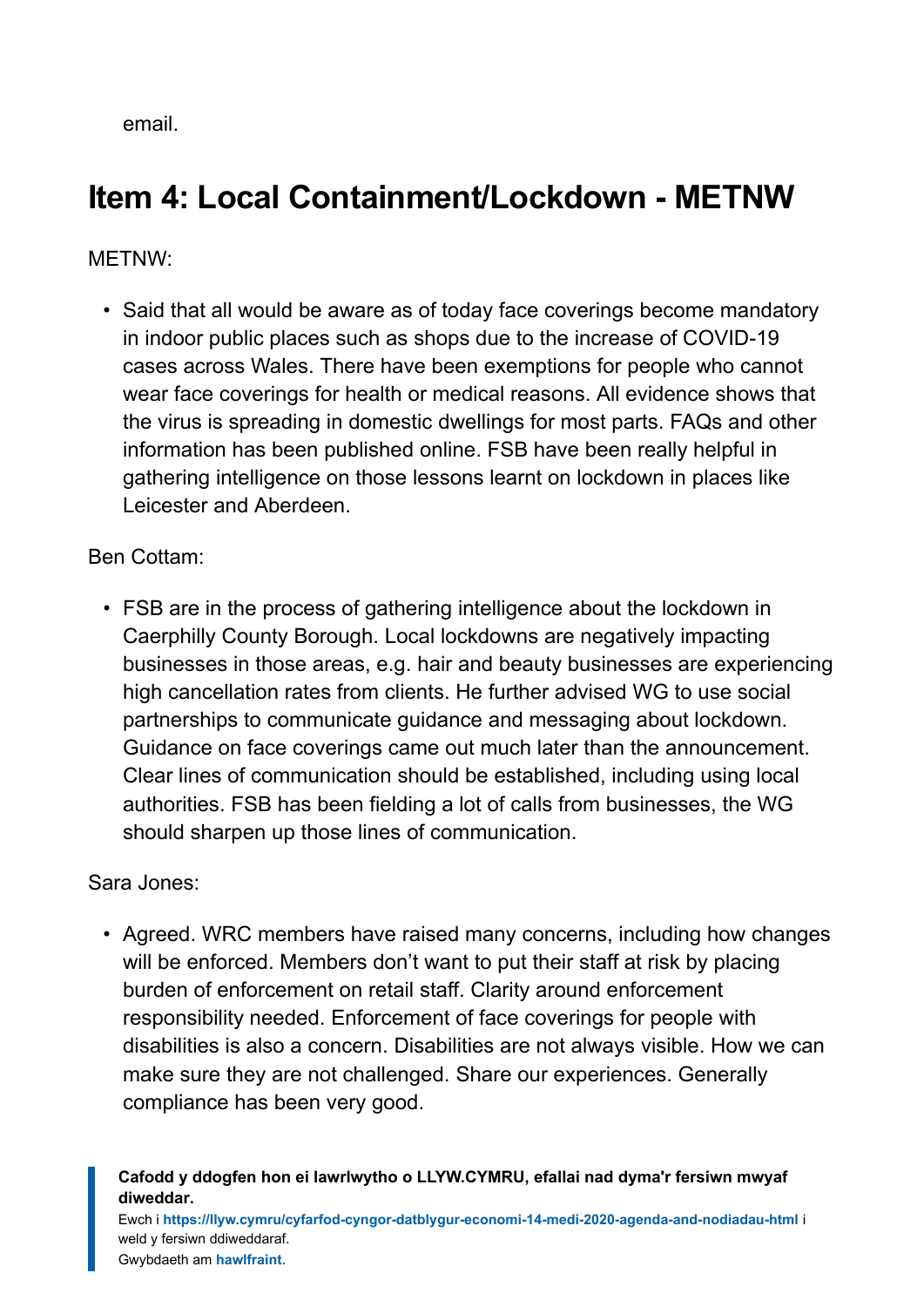Shavanah Taj:

• Said there had been confusion when Caerphilly lockdown was announced. Wales TUC had been calling for face coverings for some time but consistency would be useful. She also mentioned enforcement: in retail – questions received is it mandatory for them or customers to wear face coverings. Big supermarkets/smaller businesses – every store is managed by somebody different. She also questioned whether there is any update on the UK level trial of an increased rate of sick pay for those who were going to be in a situation of a local lockdown.

#### METNW:

• Stated that he would ask the Minister for Finance and Trefnydd (MfFandT) for an update on the trial.

Action: METNW to check whether there are any updates on trial of increased rate of sick pay in England with MfFandT

Rhys Williams:

• He appreciated the letter of thanks the industry received from METNW. There are several haulage firms in Wales that would be severely impacted by the closure of sectors. There are specialist event hauliers in Wales that cannot trade because the event industry was closed. The vehicles of these specialist hauliers have been designed to transport event-specific goods and cannot be diversified.

Lloyd Powell:

• Requested that if WG is in conversations with HMT or BEIS please ensure raise concerns that there is a danger SMEs are forgotten in KickStart plus.

Emma Watkins:

• There are two things in relation to support. The Minister has a conversation with Tourism Minister this week about the hospitality sector and it was on the agenda for this week's BEIS Quad

**Cafodd y ddogfen hon ei lawrlwytho o LLYW.CYMRU, efallai nad dyma'r fersiwn mwyaf diweddar.**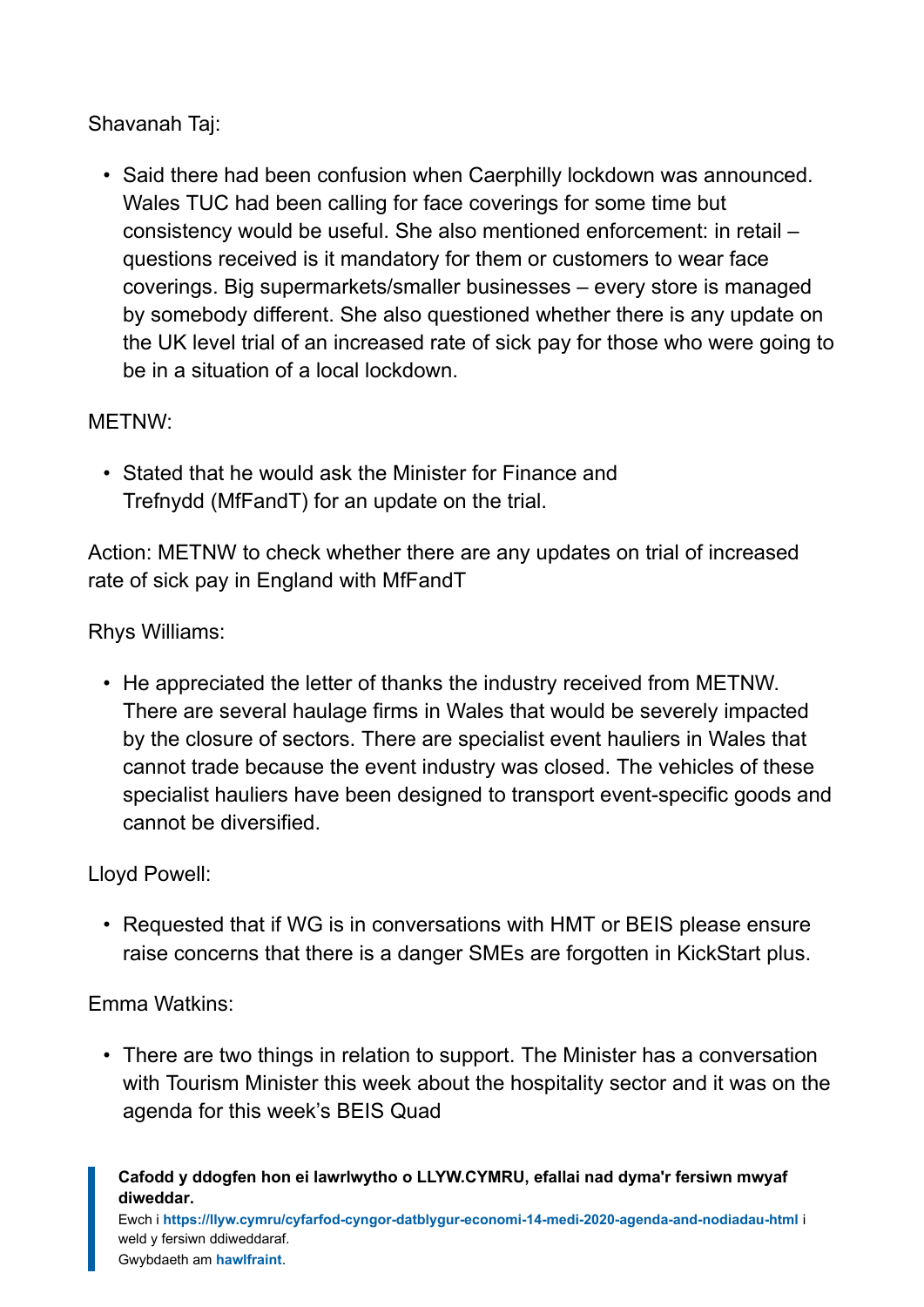Action: RHA to share intelligence about Welsh companies at risk with officials in advance of WG/BEIS meeting

Paul Slevin:

• Stated that it's was likely the Chamber is one of the consortia for the Kickstart programme. DWP criteria is going to change immediately. SWCC awaiting update.

Ian Price:

• Private sector businesses providing their own testing, Ian said he was interested if WG knew about anyone who had ventured into this.

Action: METNW to check whether there is an update on private sector COVID-19 testing with Minister for Health and Social Services (MfHSS)

### <span id="page-12-0"></span>**Item 5: Any Other Business**

METNW:

• Thanked everyone for their time and reminded attendees to share any further comments or updates with Officials. The WG will launch 3rd Phase of ERF and ensure that the recovery plan is taken forward at maximum speed.

### <span id="page-12-1"></span>**End**

| <b>Action</b>                                                   | Lead      |
|-----------------------------------------------------------------|-----------|
| Economic Reconstruction & Recovery Strategy paper to be shared. | <b>WG</b> |
|                                                                 | Actioned  |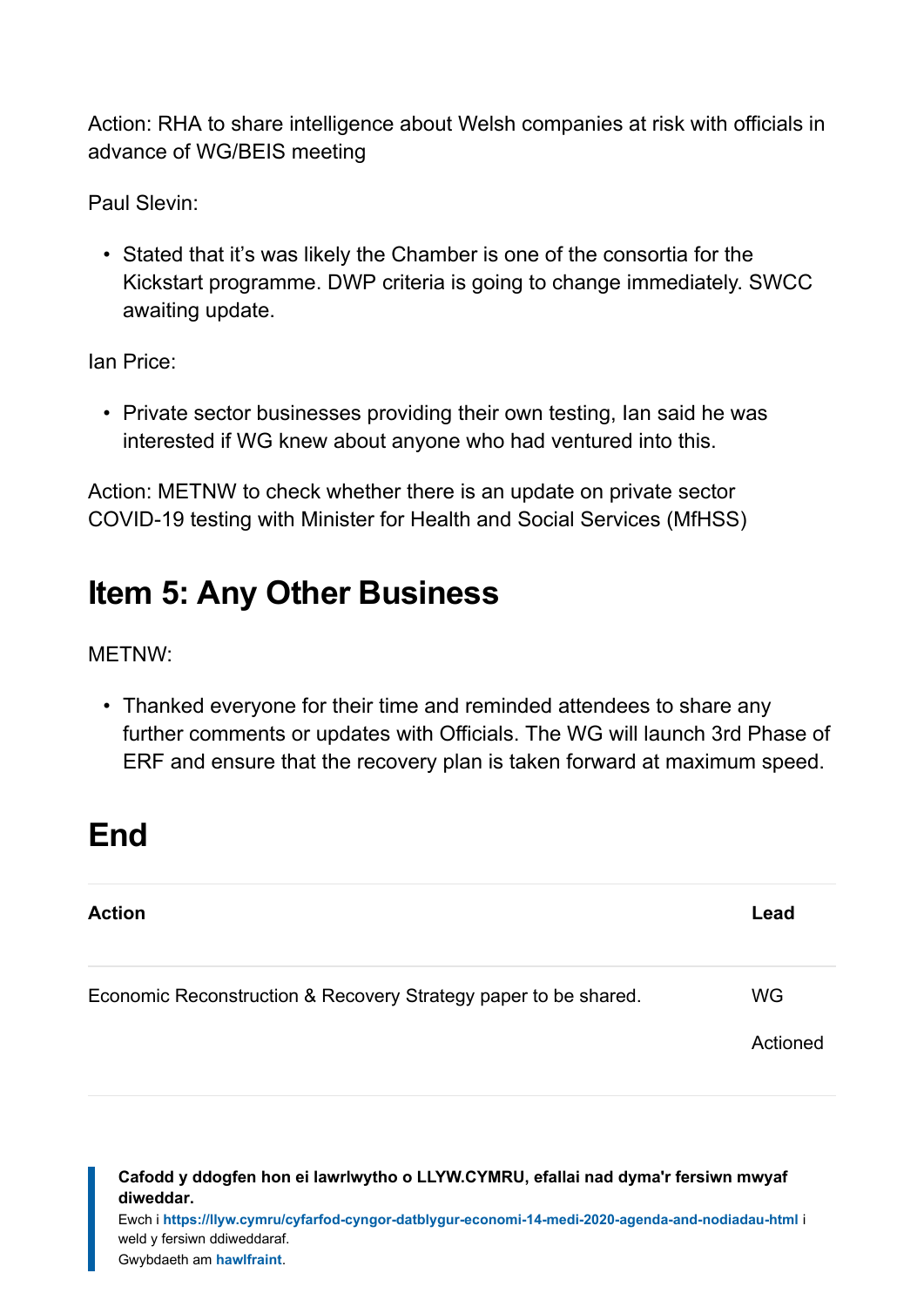| BAME Report will be considered and acted on.                                                                                                | <b>WG</b>                      |
|---------------------------------------------------------------------------------------------------------------------------------------------|--------------------------------|
| METNW to check whether there are any updates on trial of increased rate of<br>sick pay in England with MfFandT.                             | <b>WG</b>                      |
| CBI to share further comments on Economic Reconstruction & Recovery<br>Strategy paper and views on Phase 3 ERF with the Minister/Officials. | CBI (IP)<br>Actioned           |
| RHA to share intelligence about Welsh companies at risk with officials in<br>advance of WG/BEIS meeting.                                    | <b>RHA</b><br>(RW)<br>Actioned |
| METNW to check whether there is an update on private sector COVID testing<br>with MfHSS.                                                    | <b>WG</b>                      |
| WG lead on EC to engage with Wales TUC to discuss the Economic Contract<br>and ERF.                                                         | <b>WG</b><br>Actioned          |
| WG officials to investigate Welsh business readiness to respond to demand for WG<br>increased testing capacity.                             |                                |

**Cafodd y ddogfen hon ei lawrlwytho o LLYW.CYMRU, efallai nad dyma'r fersiwn mwyaf diweddar.**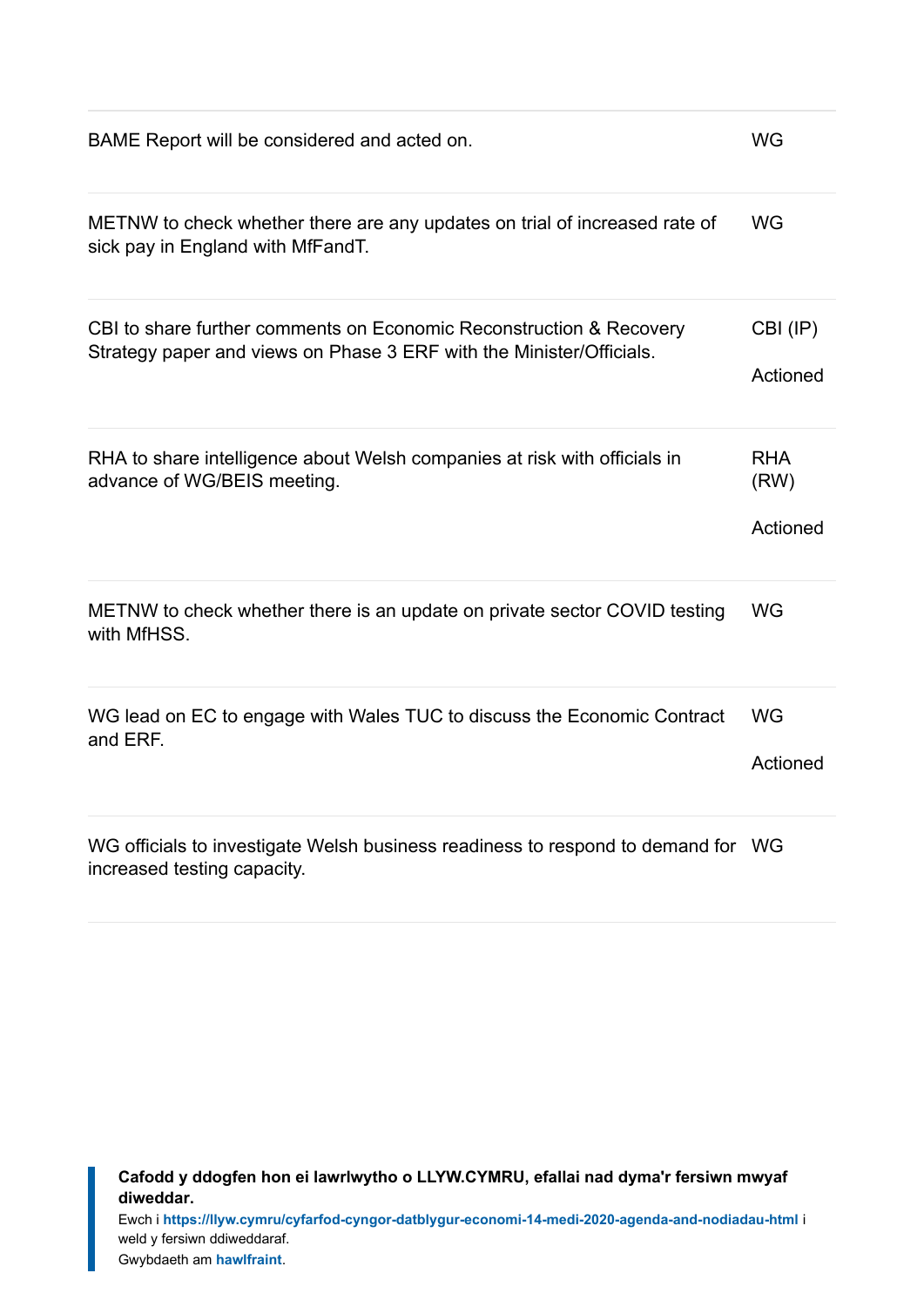### **Ynghylch y ddogfen hon**

Mae'r ddogfen hon yn gopi o'r dudalen we **[Cyfarfod Cyngor Datblygu'r](https://llyw.cymru/cyfarfod-cyngor-datblygur-economi-14-medi-2020-agenda-and-nodiadau-html) [Economi 14 Medi 2020: agenda and nodiadau](https://llyw.cymru/cyfarfod-cyngor-datblygur-economi-14-medi-2020-agenda-and-nodiadau-html)** a lawrlwythwyd.

Ewch i **[https://llyw.cymru/cyfarfod-cyngor-datblygur](https://llyw.cymru/cyfarfod-cyngor-datblygur-economi-14-medi-2020-agenda-and-nodiadau-html)[economi-14-medi-2020-agenda-and-nodiadau-html](https://llyw.cymru/cyfarfod-cyngor-datblygur-economi-14-medi-2020-agenda-and-nodiadau-html)** i weld y fersiwn ddiweddaraf.

Efallai na fydd y ddogfen hon yn hollol hygyrch; darllenwch ein **[datganiad](https://llyw.cymru/datganiad-hygyrchedd-llywcymru) [hygyrchedd](https://llyw.cymru/datganiad-hygyrchedd-llywcymru)** i gael rhagor o wybodaeth.